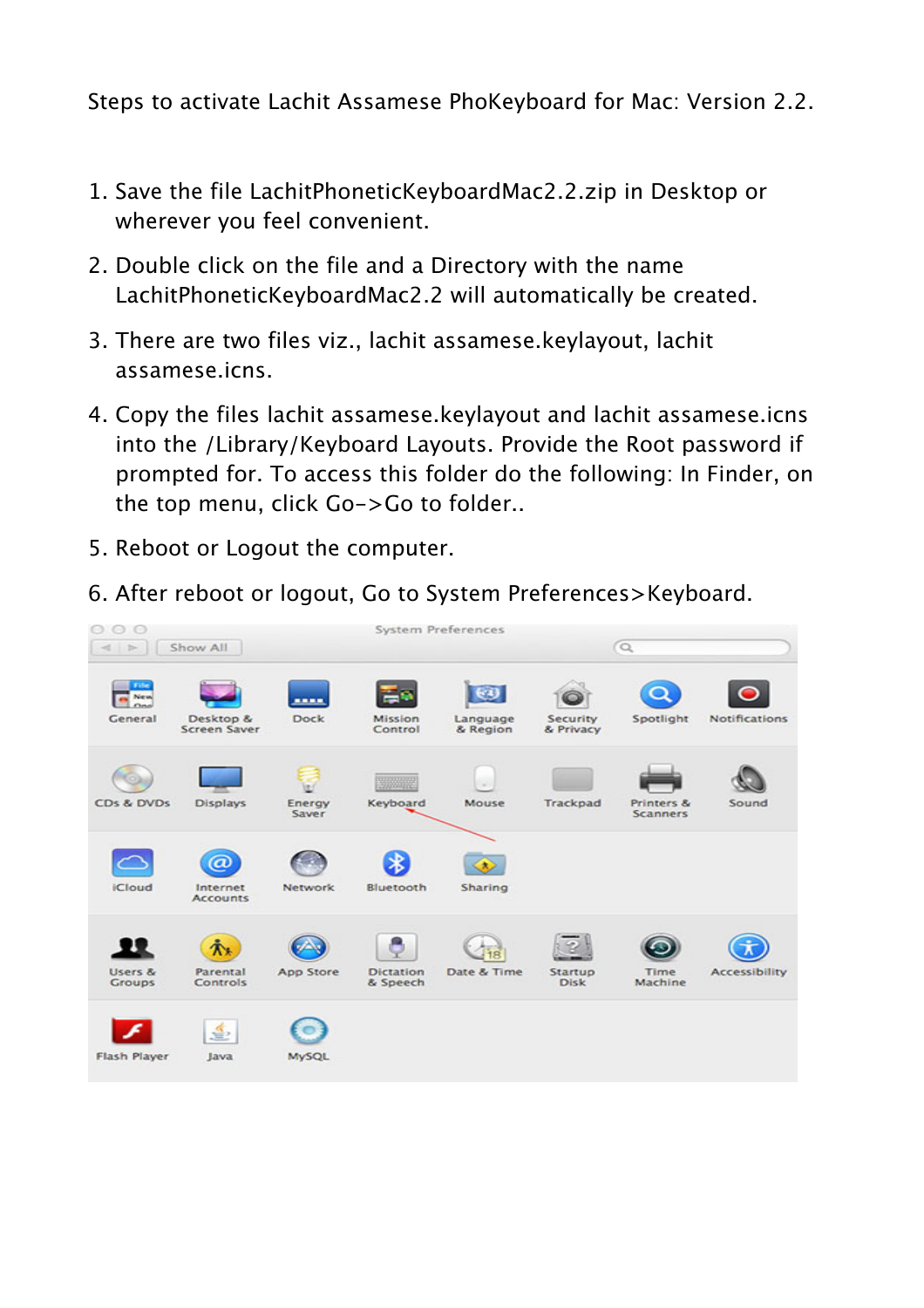## 7. Select "Show Keyboard & Character Viewers in menu bar"

|                     |                                                                                                                                                                                                      | Keyboard      |                           |                           |               |
|---------------------|------------------------------------------------------------------------------------------------------------------------------------------------------------------------------------------------------|---------------|---------------------------|---------------------------|---------------|
| Show All<br>►       |                                                                                                                                                                                                      |               |                           |                           | $\alpha$      |
|                     | Keyboard                                                                                                                                                                                             | Text          | <b>Shortcuts</b>          | <b>Input Sources</b>      |               |
|                     | <b>Key Repeat</b>                                                                                                                                                                                    |               |                           | <b>Delay Until Repeat</b> |               |
| $1 - 1$<br>Off Slow | $\mathbf{r}$                                                                                                                                                                                         | Fast          | Long                      |                           | Short         |
|                     | Use all F1, F2, etc. keys as standard function keys<br>When this option is selected, press the Fn key to use the special<br>features printed on each key.<br>Adjust keyboard brightness in low light |               |                           |                           |               |
|                     | Turn off when computer is not used for:                                                                                                                                                              |               |                           |                           |               |
| ×<br>5 secs         | 10 secs                                                                                                                                                                                              | х.<br>30 secs | 1 min                     | S mins                    | Never         |
|                     | Show Keyboard & Character Viewers in menu bar                                                                                                                                                        |               |                           |                           |               |
|                     |                                                                                                                                                                                                      |               | Set Up Bluetooth Keyboard |                           | Modifier Keys |

8. Then click on the Input Sources....

| 000                       | Keyboard                                        |  |  |
|---------------------------|-------------------------------------------------|--|--|
| Show All<br>$\leq$ $\geq$ | $\alpha$                                        |  |  |
|                           |                                                 |  |  |
|                           | <b>Input Sources</b><br>Keyboard Text Shortcuts |  |  |
|                           |                                                 |  |  |
| <b>■ U.S.</b>             |                                                 |  |  |
|                           |                                                 |  |  |
|                           | 酉<br>o                                          |  |  |
|                           | $\circ$<br>Е<br>ASDF<br>G H                     |  |  |
|                           | J<br>к<br>ZXCVBNM, . /                          |  |  |
|                           |                                                 |  |  |
|                           |                                                 |  |  |
|                           |                                                 |  |  |
|                           |                                                 |  |  |
|                           |                                                 |  |  |
|                           |                                                 |  |  |
|                           |                                                 |  |  |
|                           |                                                 |  |  |
|                           |                                                 |  |  |
|                           |                                                 |  |  |
| $+$ $-$                   | Show Input menu in menu bar                     |  |  |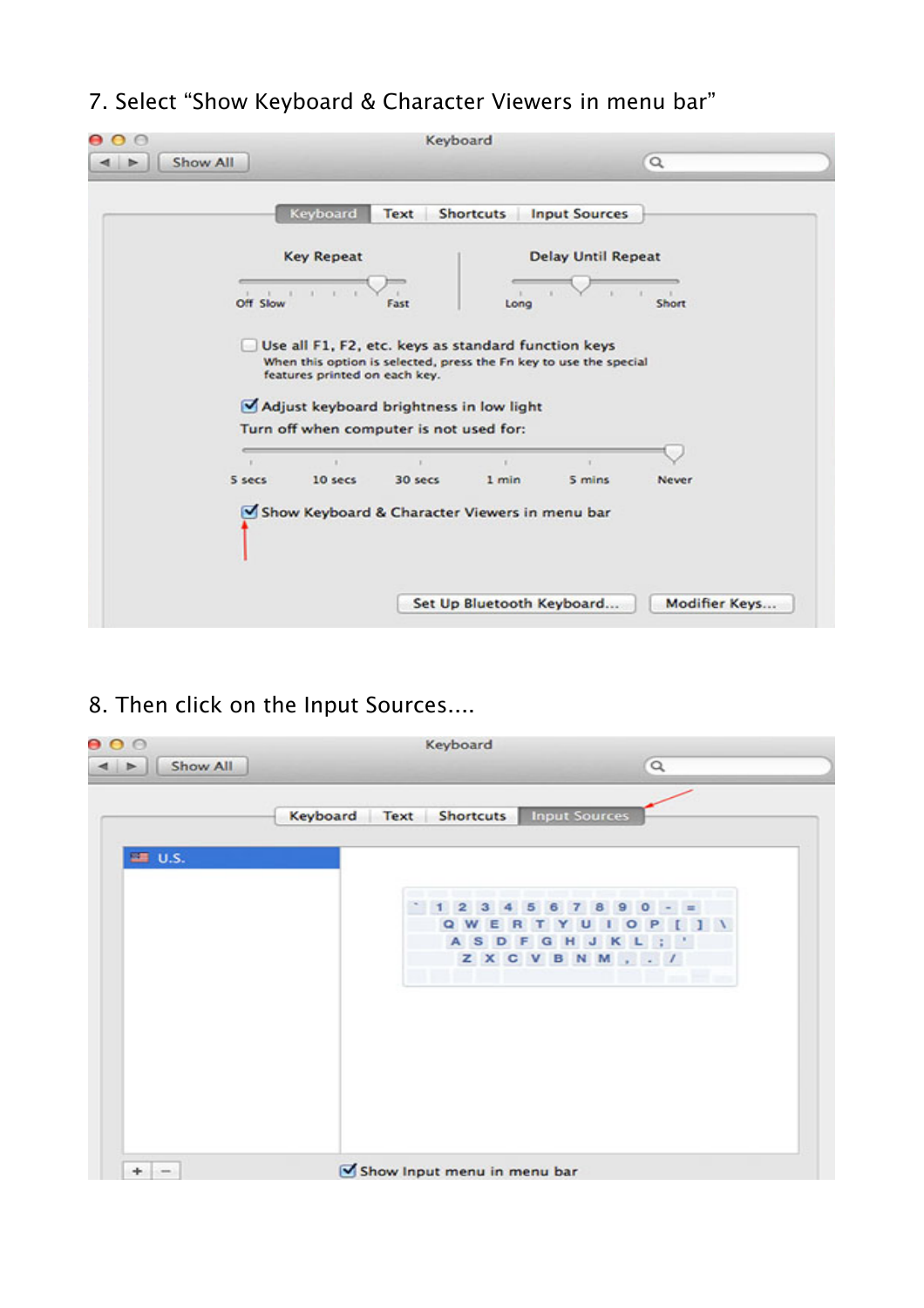9. In that menu "Select input sources to use" select Lachit from the list.



## 10. Finally Check the box "Show Input menu in menu bar"

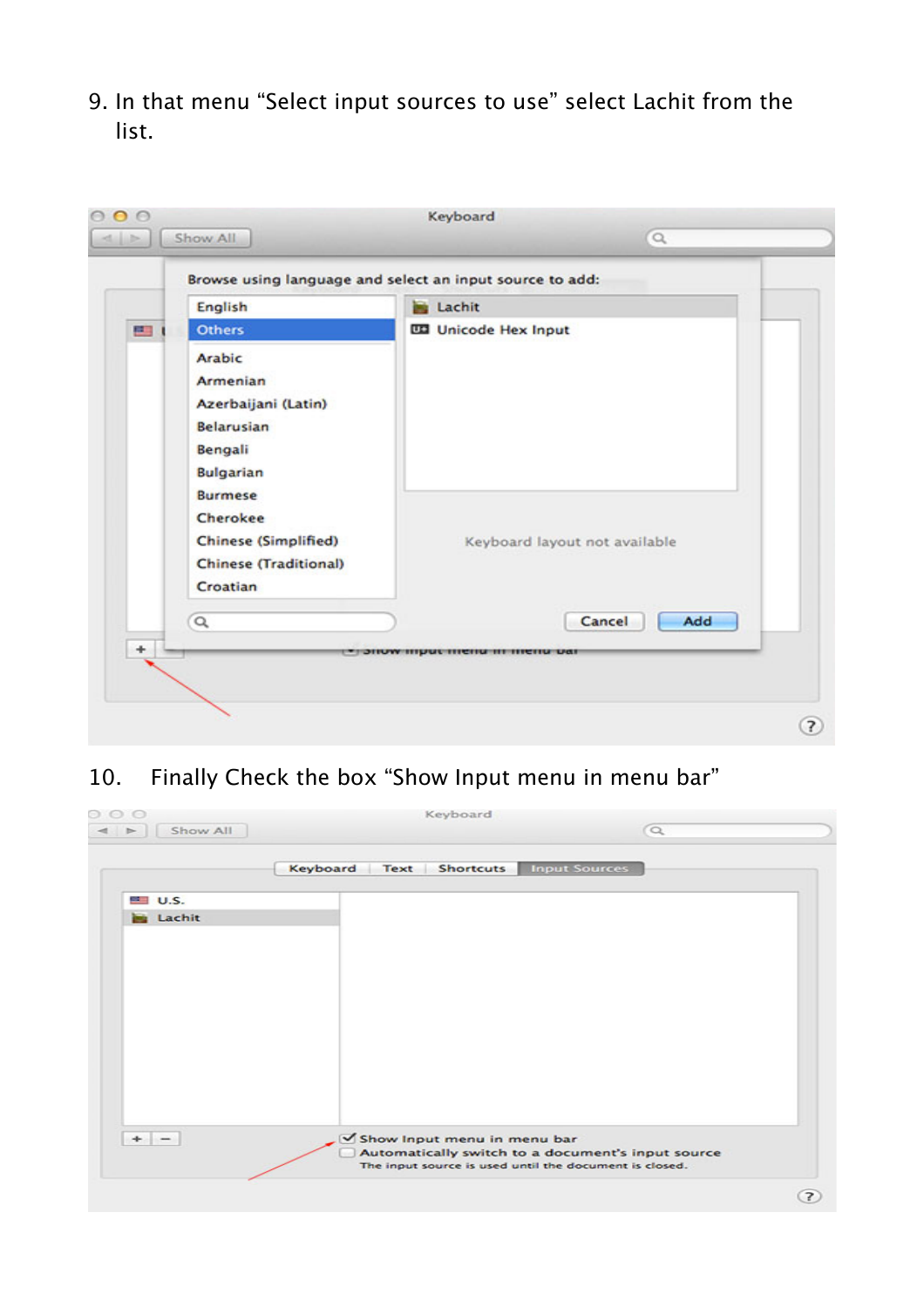- 11. Now open a Pages or Document file, set any Assamese or Bengali font.
- 12. Press Command + Spacebar to toggle between Lachit and other keyboard. Alternatively, select Lachit from the top menubar of the desktop.



13. For reference on which key gives what output please see the Keyboard layout 2.0.pdf file. Alternatively, select the "Show Keyboard Viewer" to view the layout.

14.

১৪৷ এতিয়া আপুনি অসমীয়া লিখিব পৰা হৈ গ'ল৷

১৫৷ অসুবিধা পালে বা মতামতৰ বাবে যোগাযোগ কৰক  $m$ ridul.ks@gmail.com (Mridul kumar Sharmah)

আমাৰ ফেচবুক গােটত যােগদান কৰিব পাৰে: - https://www.facebook.com/groups/assameseinmac

১৭৷ এই কীব'ৰ্ড খন সম্পূৰ্ণ বিনামূলীয়া আৰু GNU/GPL ৰ আওতাভুক্ত।

অসমীয়া আখৰবোৰ চাৰি ধৰণে পাব পাৰি  $\cdot$ 

১৷ পোনপটীয়াকৈ 'কী' টিপি৷ ইয়াত সৰ্বাধিক ব্যৱহৃত বৰ্ণবোৰ পাব৷

- $\mathcal{L}$  Shift + 'কী' টিপি৷ ইয়াত দ্বিতীয় সৰ্বাধিক ব্যৱহৃত বৰ্ণবোৰ পাব৷
- ৩৷ Option + 'কী' টিপি৷ ইয়াত তৃতীয় সৰ্বাধিক ব্যৱহৃত বৰ্ণবোৰ পাব৷
- $81$  Shift + Option + 'কী' টিপি৷ ইয়াত আটাইতকৈ কম ব্যৱহৃত বৰ্ণকেইটা পাব৷

 $\sim$  ট পাব  ${\rm f}\,\bar\bullet$  আৰু ঠ পাব  ${\rm Shift}+{\rm f}\,\bar\bullet$ 

 $\sim$  ঙ পাব  $q \nabla \nabla q$  ঞ পাব  $Shift + q$